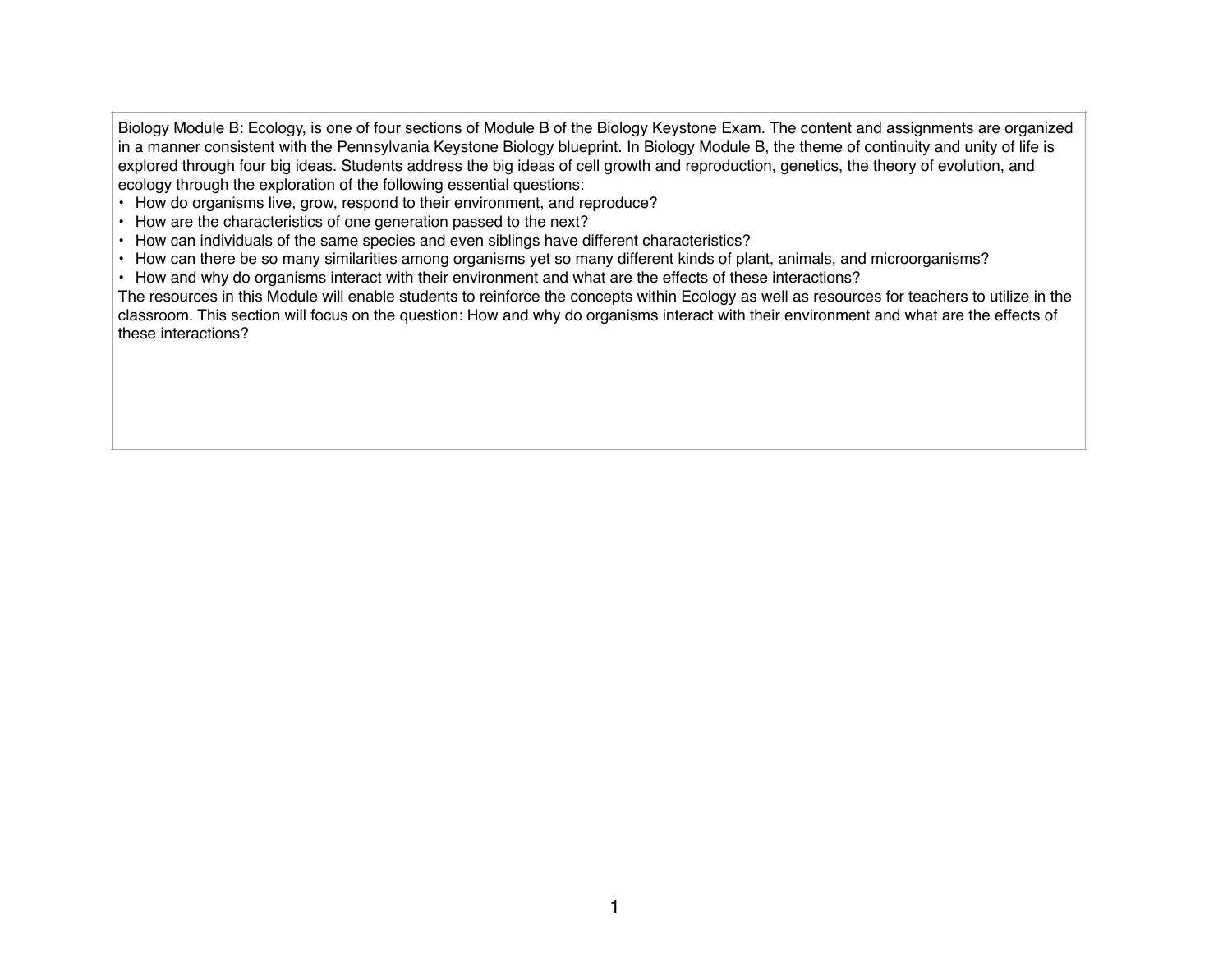| Biology B: Ecology                                                                                                                                                                                                                                                                                                                                                                                                                                                                                                                                                                                                                                                                                                                                                                                                                                                          |                                                                                                                                                                                                                                                                                                |                                                                                                   |                                     |                                                                                                                            |                                                                                       |              |  |
|-----------------------------------------------------------------------------------------------------------------------------------------------------------------------------------------------------------------------------------------------------------------------------------------------------------------------------------------------------------------------------------------------------------------------------------------------------------------------------------------------------------------------------------------------------------------------------------------------------------------------------------------------------------------------------------------------------------------------------------------------------------------------------------------------------------------------------------------------------------------------------|------------------------------------------------------------------------------------------------------------------------------------------------------------------------------------------------------------------------------------------------------------------------------------------------|---------------------------------------------------------------------------------------------------|-------------------------------------|----------------------------------------------------------------------------------------------------------------------------|---------------------------------------------------------------------------------------|--------------|--|
| <b>Module Title</b>                                                                                                                                                                                                                                                                                                                                                                                                                                                                                                                                                                                                                                                                                                                                                                                                                                                         | <b>Message</b>                                                                                                                                                                                                                                                                                 | <b>Assignment /</b><br><b>Call to Action</b>                                                      | <b>Content</b><br><b>Directions</b> | <b>Resource / URL</b>                                                                                                      | Info about the<br><b>URL</b> (published<br>on the "i"<br>button of a<br>resource/url) | <b>Notes</b> |  |
| Biology B: Ecology                                                                                                                                                                                                                                                                                                                                                                                                                                                                                                                                                                                                                                                                                                                                                                                                                                                          |                                                                                                                                                                                                                                                                                                |                                                                                                   |                                     |                                                                                                                            |                                                                                       |              |  |
| In Biology Module B, the theme of continuity and unity of life is explored through four big ideas. The big idea of this section,<br>Ecology, focuses on concepts related to the ecological levels of organization in the biosphere and the interactions and relationships<br>in an ecosystem. Students investigate and use data to build explanations of ecological interdependencies and cause-and-effect<br>relationships within the biosphere and analyze interactions and relationships in an ecosystem as they relate to energy flow, biotic<br>components, biogeochemical cycles, and limiting factors. Models are constructed and used to predict changes in an ecosystem in<br>response to natural and human disturbances. Evidence is used to support their explanations and construct arguments and design<br>solutions for problems that impact the environment. |                                                                                                                                                                                                                                                                                                |                                                                                                   |                                     |                                                                                                                            |                                                                                       |              |  |
| Ecological Levels of Organization in the Biosphere                                                                                                                                                                                                                                                                                                                                                                                                                                                                                                                                                                                                                                                                                                                                                                                                                          |                                                                                                                                                                                                                                                                                                |                                                                                                   |                                     |                                                                                                                            |                                                                                       |              |  |
|                                                                                                                                                                                                                                                                                                                                                                                                                                                                                                                                                                                                                                                                                                                                                                                                                                                                             | In this session, students develop models that distinguish among levels of ecological organization (i.e., organism, population,<br>community, ecosystem, biome, and biosphere). Students will cite specific examples of biotic and abiotic components of aquatic and<br>terrestrial ecosystems. |                                                                                                   |                                     |                                                                                                                            |                                                                                       |              |  |
| Levels of Ecological Organization                                                                                                                                                                                                                                                                                                                                                                                                                                                                                                                                                                                                                                                                                                                                                                                                                                           |                                                                                                                                                                                                                                                                                                |                                                                                                   |                                     |                                                                                                                            |                                                                                       |              |  |
|                                                                                                                                                                                                                                                                                                                                                                                                                                                                                                                                                                                                                                                                                                                                                                                                                                                                             | biosphere).                                                                                                                                                                                                                                                                                    |                                                                                                   |                                     | Students will describe the levels of ecological organization (i.e., organism, population, community, ecosystem, biome, and |                                                                                       |              |  |
|                                                                                                                                                                                                                                                                                                                                                                                                                                                                                                                                                                                                                                                                                                                                                                                                                                                                             |                                                                                                                                                                                                                                                                                                | READ the text on<br>Ecology CH 11 SEC<br>1.                                                       |                                     | https://<br>itunes.apple.com/<br>us/book/ck-12-<br>biology-interactive/<br>id574071922?<br>$mt=13$                         |                                                                                       |              |  |
|                                                                                                                                                                                                                                                                                                                                                                                                                                                                                                                                                                                                                                                                                                                                                                                                                                                                             |                                                                                                                                                                                                                                                                                                | WATCH the video<br>introducing ecology<br>and providing a<br>crash course in<br>ecology concepts. |                                     | https://<br>www.youtube.com/<br>watch?<br>v=izRvPaAWgyw                                                                    |                                                                                       |              |  |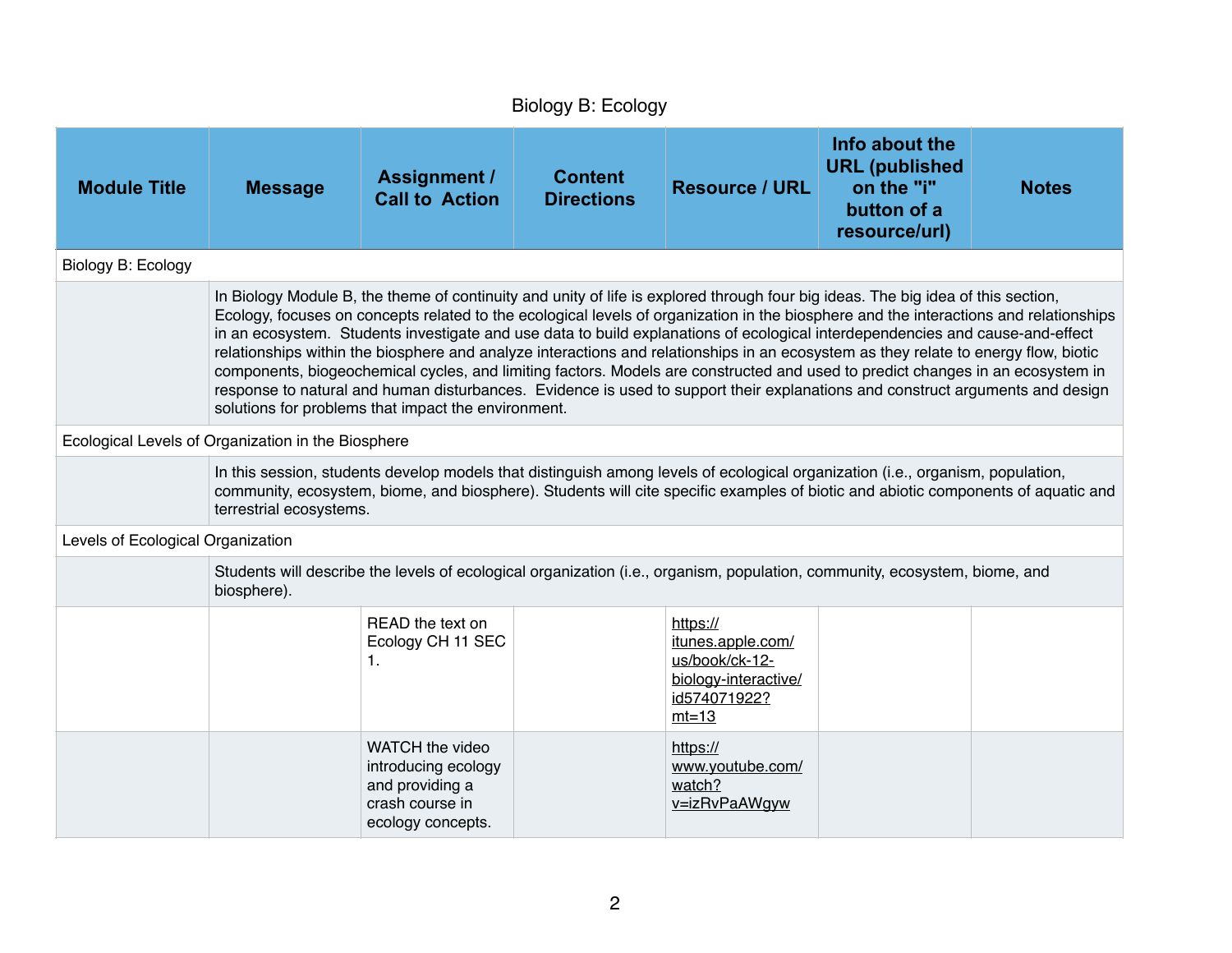| <b>Module Title</b> | <b>Message</b> | <b>Assignment /</b><br><b>Call to Action</b>                                               | <b>Content</b><br><b>Directions</b> | <b>Resource / URL</b>                                                                           | Info about the<br><b>URL</b> (published<br>on the "i"<br>button of a<br>resource/url) | <b>Notes</b> |
|---------------------|----------------|--------------------------------------------------------------------------------------------|-------------------------------------|-------------------------------------------------------------------------------------------------|---------------------------------------------------------------------------------------|--------------|
|                     |                | <b>REVIEW the</b><br>presentation on<br>Hierarchy of Living<br>Things.                     |                                     | https://<br>drive.google.com/<br>open?<br>id=0B99Um_mvTW<br>dGSjJ6ZEdQd2RIV<br>kU               |                                                                                       |              |
|                     |                | <b>ILLUSTRATE</b> the<br>levels of the<br>biosphere.                                       |                                     | https://<br>drive.google.com/<br>open?<br>id=0B99Um_mvTW<br>dGWUR4VXdxU0V<br>hNUE               |                                                                                       |              |
|                     |                | CREATE a biome<br>concept map.                                                             |                                     | http://<br>www.biologycorner.<br>com/worksheets/<br>biomes_conceptma<br>p.html#.U_EvMVaB<br>Bn4 |                                                                                       |              |
|                     |                | RESEARCH a<br>biome and DESIGN<br>a website to<br>showcase it.                             |                                     | https://<br>drive.google.com/<br>open?<br>id=0B99Um_mvTW<br>dGQ3h3OGMtMXZ<br>5VIU               |                                                                                       |              |
|                     |                | <b>MATCH</b> the levels<br>of organization<br>terms with their<br>corresponding<br>images. |                                     | http://<br>www.adaptivepracti<br>ce.com/lesson/<br>hierarchy-of-life                            |                                                                                       |              |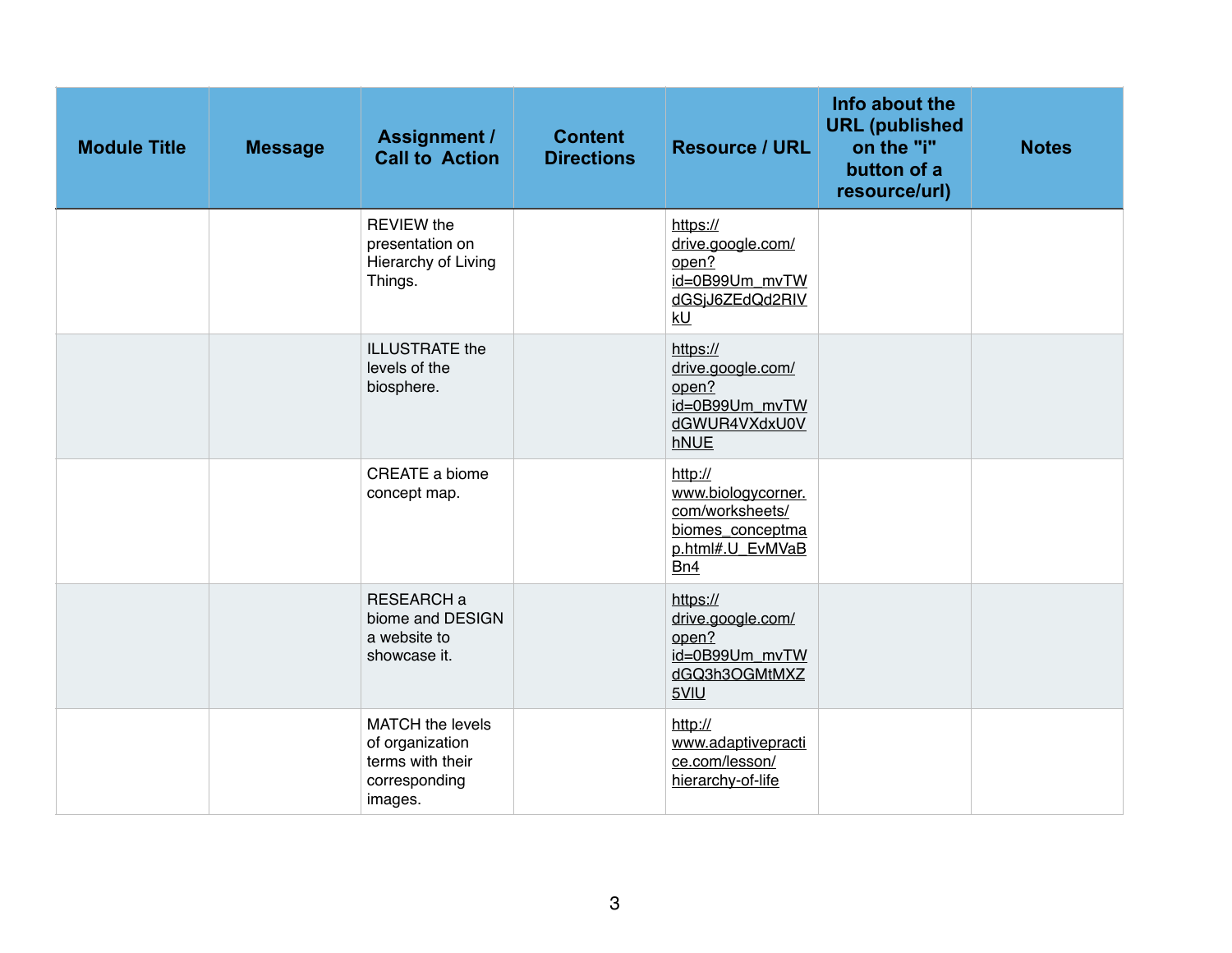| <b>Module Title</b> | <b>Message</b>                              | <b>Assignment /</b><br><b>Call to Action</b>                                                               | <b>Content</b><br><b>Directions</b> | <b>Resource / URL</b>                                                             | Info about the<br><b>URL</b> (published<br>on the "i"<br>button of a<br>resource/url) | <b>Notes</b> |
|---------------------|---------------------------------------------|------------------------------------------------------------------------------------------------------------|-------------------------------------|-----------------------------------------------------------------------------------|---------------------------------------------------------------------------------------|--------------|
|                     |                                             | <b>DEFINE</b> the levels<br>of organization and<br><b>PROVIDE</b><br>examples for each.                    |                                     | https://<br>drive.google.com/<br>open?<br>id=0B99Um_mvTW<br>dGbmRUZ1NyM2tV<br>dnM |                                                                                       |              |
|                     |                                             | QUIZ yourself on<br>the ecological levels<br>of organization.                                              |                                     | https://<br>www.quia.com/quiz/<br>1039453.html                                    |                                                                                       |              |
|                     |                                             | BUILD a prairie.                                                                                           |                                     | http://<br>www.bellmuseum.u<br>mn.edu/games/<br>prairie/build                     |                                                                                       |              |
|                     |                                             | <b>COMPARE</b><br>ecosystems in this<br>virtual lab.                                                       |                                     | http://<br>fergusonfoundation.<br>org/hbf-kids-zone/<br>lets-take-a-dip/          |                                                                                       |              |
|                     |                                             | <b>COLLECT</b> and<br>ANALYZE data on<br>virtual lab activity.                                             |                                     | http://<br>www.nclark.net/<br>lets dip lesson pla<br>n.pdf                        |                                                                                       |              |
|                     |                                             | <b>IDENTIFY</b> fish in<br>the virtual habitat.                                                            |                                     | http://<br>fergusonfoundation.<br>org/btw-students/<br>fish-identification/       |                                                                                       |              |
|                     | Biotic and Abiotic Components of Ecosystems |                                                                                                            |                                     |                                                                                   |                                                                                       |              |
|                     |                                             | Students will describe characteristic biotic and abiotic components of aquatic and terrestrial ecosystems. |                                     |                                                                                   |                                                                                       |              |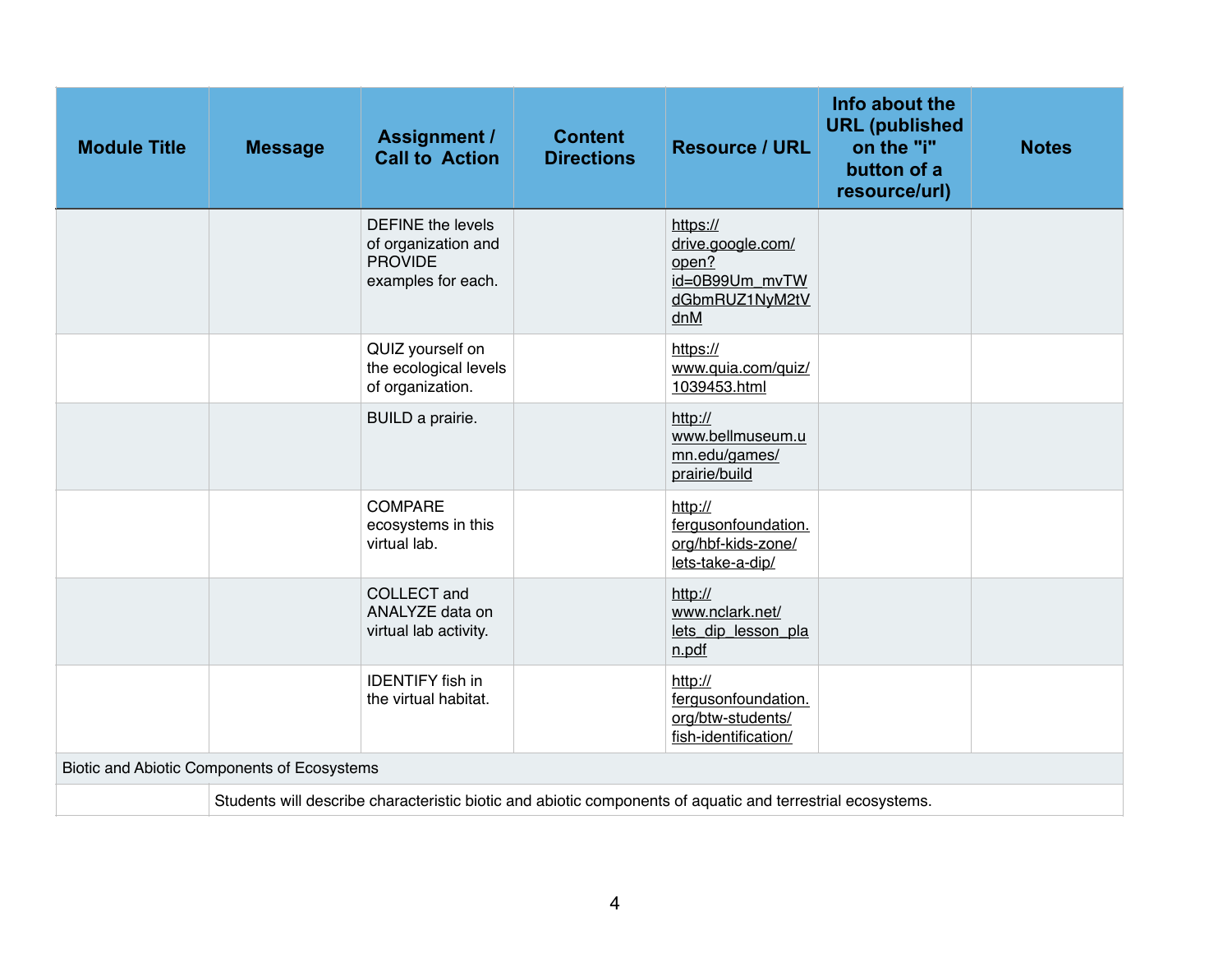| <b>Module Title</b>                                                                                                                                                                                                                                                                                                                                                                    | <b>Message</b>                                 | <b>Assignment /</b><br><b>Call to Action</b>                                    | <b>Content</b><br><b>Directions</b> | <b>Resource / URL</b>                                                                                                                             | Info about the<br><b>URL</b> (published<br>on the "i"<br>button of a<br>resource/url) | <b>Notes</b> |  |  |
|----------------------------------------------------------------------------------------------------------------------------------------------------------------------------------------------------------------------------------------------------------------------------------------------------------------------------------------------------------------------------------------|------------------------------------------------|---------------------------------------------------------------------------------|-------------------------------------|---------------------------------------------------------------------------------------------------------------------------------------------------|---------------------------------------------------------------------------------------|--------------|--|--|
|                                                                                                                                                                                                                                                                                                                                                                                        |                                                | WATCH the video<br>on ecosystem<br>ecology and its<br>factors.                  |                                     | https://<br>www.khanacademy.<br>org/science/biology/<br>crash-course-bio-<br>ecology/crash-<br>course-ecology-2/v/<br>crash-course-<br>ecology-07 |                                                                                       |              |  |  |
|                                                                                                                                                                                                                                                                                                                                                                                        |                                                | WATCH the video<br>on differentiating<br>between biotic and<br>abiotic factors. |                                     | https://<br>www.youtube.com/<br>watch?<br>v=nQO5x8Q3e8g                                                                                           |                                                                                       |              |  |  |
|                                                                                                                                                                                                                                                                                                                                                                                        |                                                | <b>DEFINE</b> and<br><b>CATEGORIZE</b><br>biotic and abiotic<br>factors.        |                                     | https://<br>drive.google.com/<br>open?<br>id=0B99Um mvTW<br>dGc2RneXVyOUYx<br>czA                                                                 |                                                                                       |              |  |  |
|                                                                                                                                                                                                                                                                                                                                                                                        |                                                | <b>TEST</b> your<br>knowledge after<br>watching Finding<br>Nemo.                |                                     | https://<br>drive.google.com/<br>open?<br>id=0B99Um mvTW<br>dGaGU5UExNM0d<br><b>CVmM</b>                                                          |                                                                                       |              |  |  |
|                                                                                                                                                                                                                                                                                                                                                                                        | Interactions and Relationships in an Ecosystem |                                                                                 |                                     |                                                                                                                                                   |                                                                                       |              |  |  |
| In session, students will construct models of energy flow through an ecosystem and will describe biotic interactions in an<br>ecosystem. In additions, students will describe how matter recycles through an ecosystem and how ecosystems change in<br>response to natural and human disturbances, including limiting factors on population dynamics and potential species extinction. |                                                |                                                                                 |                                     |                                                                                                                                                   |                                                                                       |              |  |  |
| Energy Flow Through an Ecosystem                                                                                                                                                                                                                                                                                                                                                       |                                                |                                                                                 |                                     |                                                                                                                                                   |                                                                                       |              |  |  |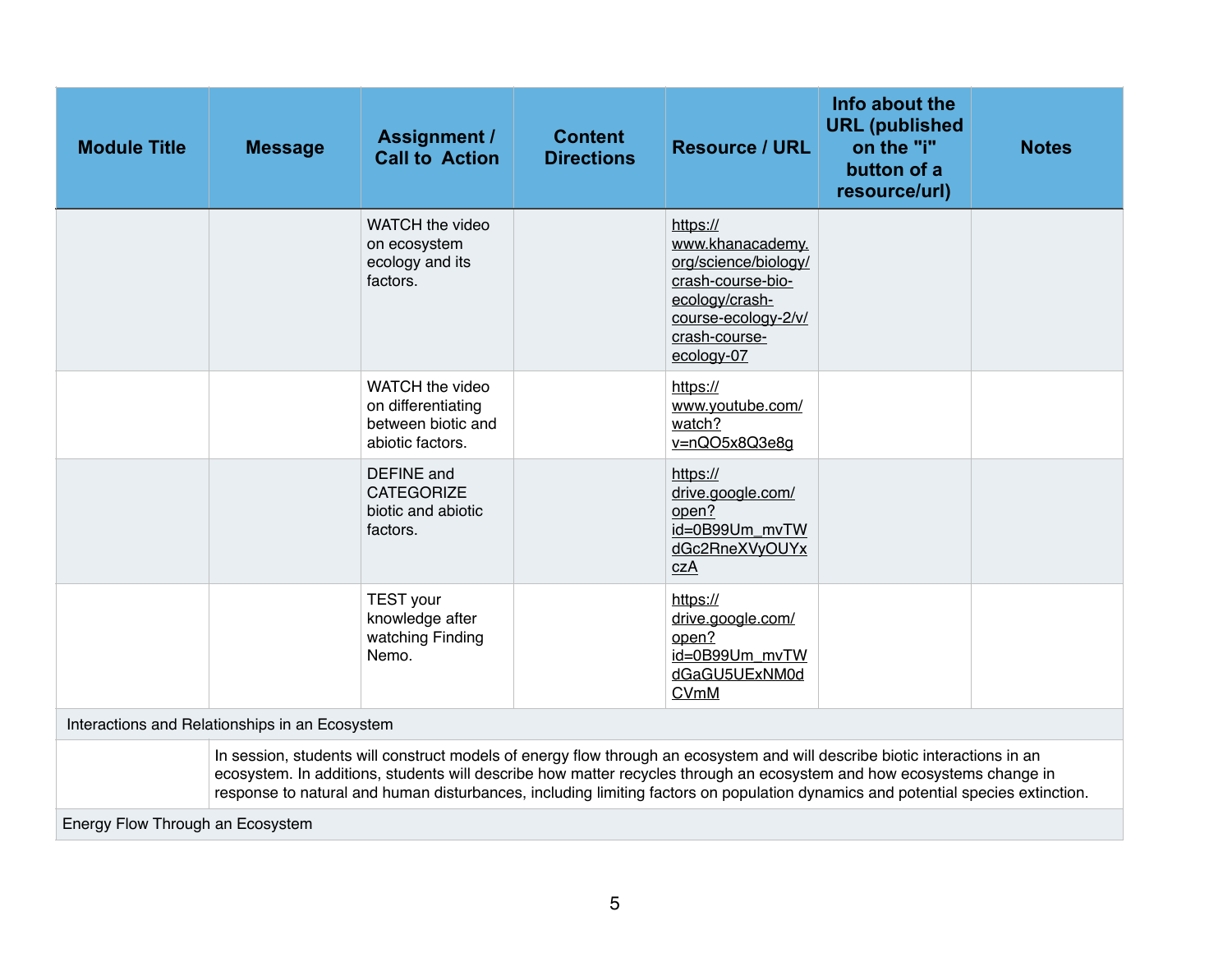| <b>Module Title</b>          | <b>Message</b>                                                                                                                                                                 | <b>Assignment /</b><br><b>Call to Action</b>                                  | <b>Content</b><br><b>Directions</b> | <b>Resource / URL</b>                                                                              | Info about the<br><b>URL</b> (published<br>on the "i"<br>button of a<br>resource/url) | <b>Notes</b> |  |  |  |
|------------------------------|--------------------------------------------------------------------------------------------------------------------------------------------------------------------------------|-------------------------------------------------------------------------------|-------------------------------------|----------------------------------------------------------------------------------------------------|---------------------------------------------------------------------------------------|--------------|--|--|--|
|                              | Students will describe interactions and relationships in an ecosystem. This includes how energy flows through an ecosystem (e.g.,<br>food chains, food webs, energy pyramids). |                                                                               |                                     |                                                                                                    |                                                                                       |              |  |  |  |
|                              |                                                                                                                                                                                | READ the text on<br>Flow of Energy CH<br>11 SEC 1.                            |                                     | https://<br>itunes.apple.com/<br>us/book/ck-12-<br>biology-interactive/<br>id574071922?<br>$mt=13$ |                                                                                       |              |  |  |  |
|                              |                                                                                                                                                                                | LABEL the food<br>web and CREATE<br>your own.                                 |                                     | http://<br>www.biologycorner.<br>com/worksheets/<br>food_web_label.htm<br>I#.UzMby_IdWSo           |                                                                                       |              |  |  |  |
|                              |                                                                                                                                                                                | <b>COMPLETE</b><br>crossword puzzle<br>on food webs                           |                                     | https://<br>drive.google.com/<br>open?<br>id=0B99Um_mvTW<br>dGaHIZeGhiaDhXV<br>28                  |                                                                                       |              |  |  |  |
|                              |                                                                                                                                                                                | <b>READ and ASSESS</b><br>your understanding<br>of food webs and<br>pyramids. |                                     | https://<br>drive.google.com/<br>open?<br>id=0B99Um_mvTW<br>dGa2ZvdDhIdDdnM<br>k                   |                                                                                       |              |  |  |  |
| Interactions in an Ecosystem |                                                                                                                                                                                | WATCH this video<br>to identify and<br>define ecological<br>pyramids.         |                                     | https://<br>www.youtube.com/<br>watch?<br>v=wGfOoRrICto                                            |                                                                                       |              |  |  |  |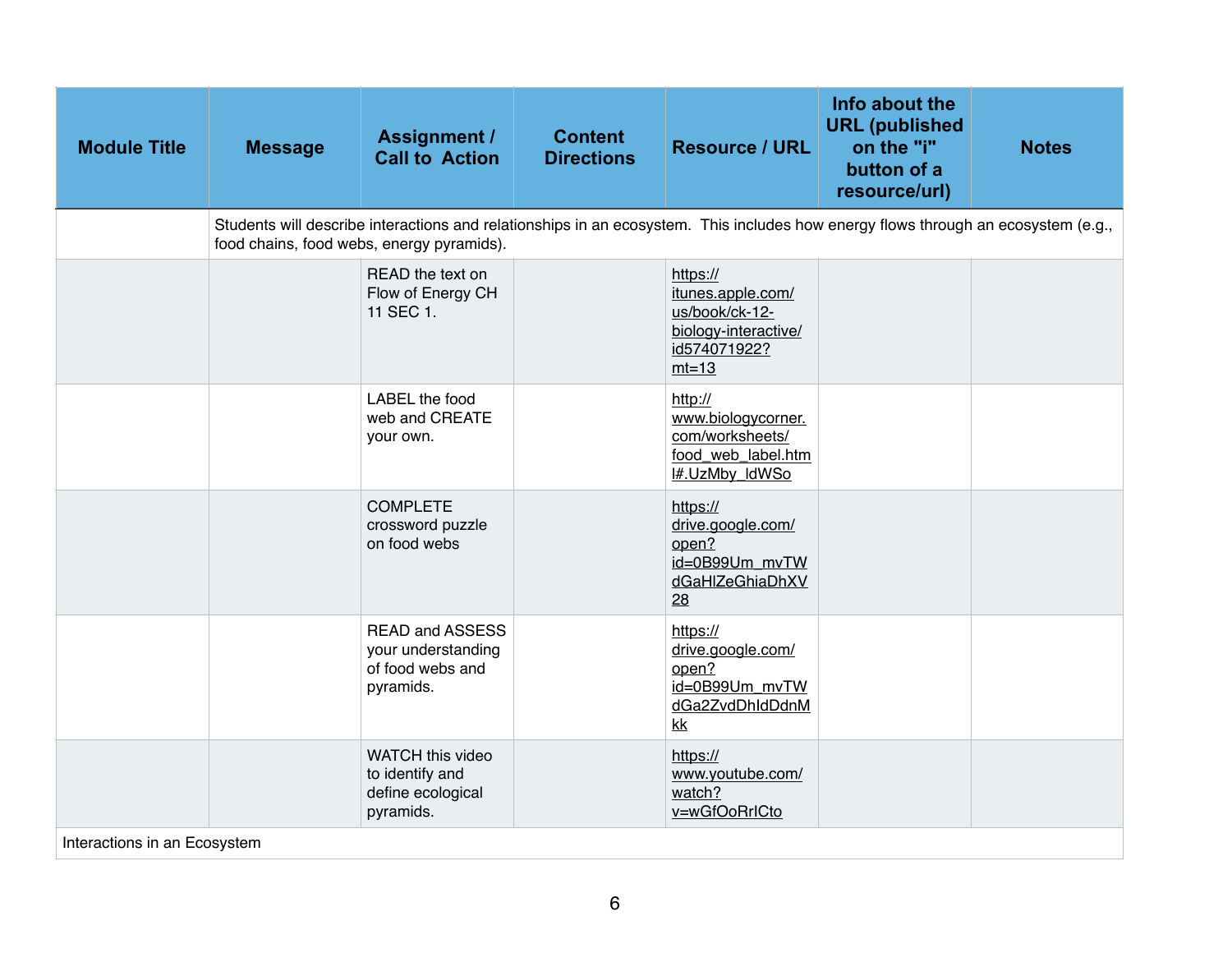| <b>Module Title</b> | <b>Message</b>                                                                                                                                                                 | <b>Assignment /</b><br><b>Call to Action</b>                                       | <b>Content</b><br><b>Directions</b> | <b>Resource / URL</b>                                                                                | Info about the<br><b>URL</b> (published<br>on the "i"<br>button of a<br>resource/url) | <b>Notes</b> |  |  |  |
|---------------------|--------------------------------------------------------------------------------------------------------------------------------------------------------------------------------|------------------------------------------------------------------------------------|-------------------------------------|------------------------------------------------------------------------------------------------------|---------------------------------------------------------------------------------------|--------------|--|--|--|
|                     | Students will describe interactions and relationships in an ecosystem. This includes how energy flows through an ecosystem (e.g.,<br>food chains, food webs, energy pyramids). |                                                                                    |                                     |                                                                                                      |                                                                                       |              |  |  |  |
|                     |                                                                                                                                                                                | READ the text on<br>Communities and<br>Interactions CH 12<br>SEC 1 & 2.            |                                     | https://<br>itunes.apple.com/<br>us/book/ck-12-<br>biology-interactive/<br>id574071922?<br>$mt=13$   |                                                                                       |              |  |  |  |
|                     |                                                                                                                                                                                | WATCH the video<br>on the<br>reintroduction of<br>wolves into<br>Yellowstone Park. |                                     | https://<br>www.youtube.com/<br>watch?<br>v=dMGJ9oThHbc                                              |                                                                                       |              |  |  |  |
|                     |                                                                                                                                                                                | <b>INTERPRET</b> and<br>GRAPH data on<br>deer predation and<br>starvation.         |                                     | http://<br>www.biologycorner.<br>com/worksheets/<br>predator_prey_grap<br>hing.html#.UzMau_l<br>dWSo |                                                                                       |              |  |  |  |
|                     |                                                                                                                                                                                | <b>INTERPRET</b><br>ecological data.                                               |                                     | http://<br>www.biologycorner.<br>com/worksheets/<br>interpreting data.ht<br>ml#.UzMeM_ldWSo          |                                                                                       |              |  |  |  |
|                     |                                                                                                                                                                                | <b>SIMULATE</b><br>predator/prey<br>interactions.                                  |                                     | http://<br>biologycorner.com/<br>worksheets/<br>predatorsim.html#.<br>UzMi81d8rKd                    |                                                                                       |              |  |  |  |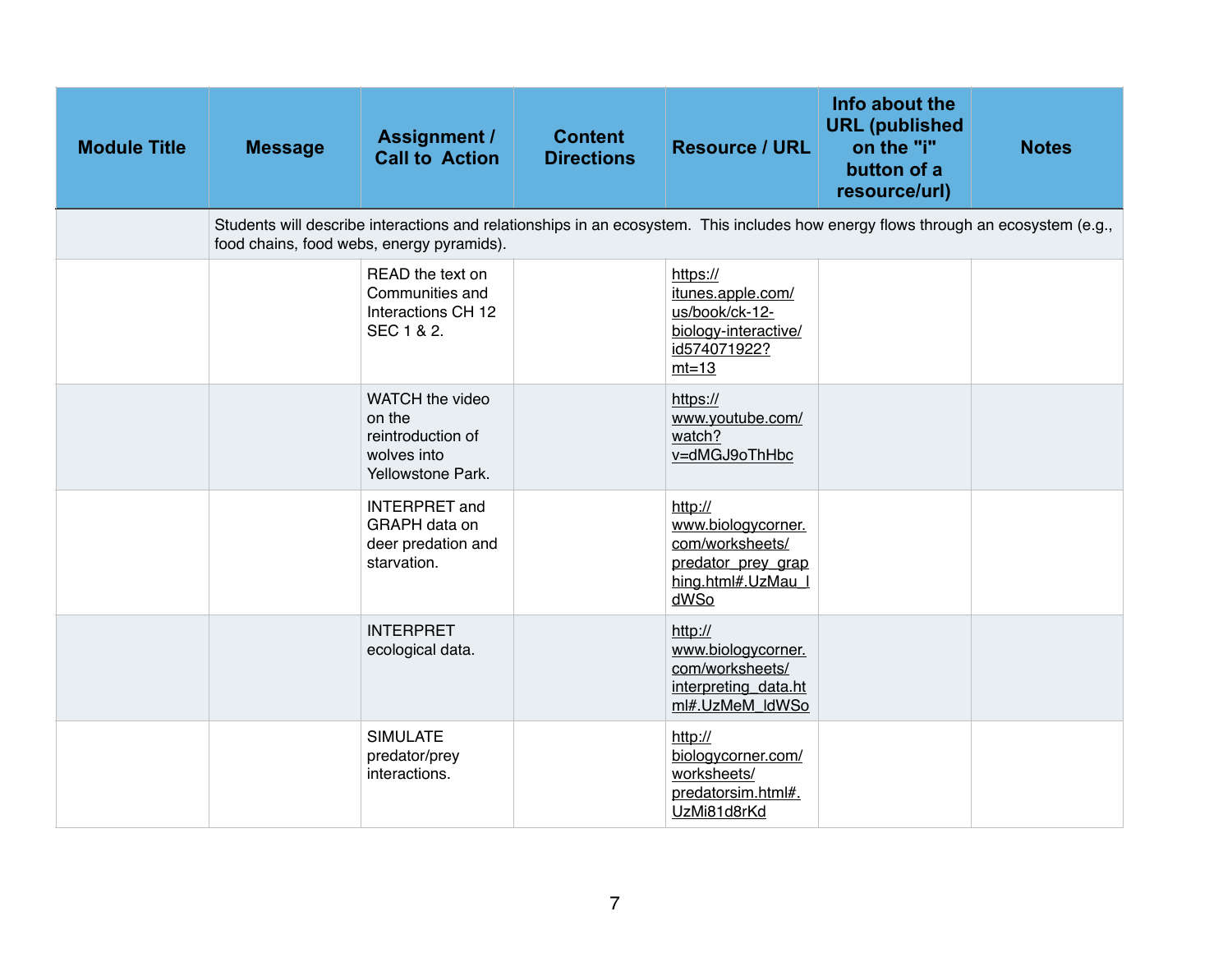| <b>Module Title</b> | <b>Message</b> | <b>Assignment /</b><br><b>Call to Action</b>                                                                   | <b>Content</b><br><b>Directions</b> | <b>Resource / URL</b>                                                                                    | Info about the<br><b>URL</b> (published<br>on the "i"<br>button of a<br>resource/url) | <b>Notes</b> |
|---------------------|----------------|----------------------------------------------------------------------------------------------------------------|-------------------------------------|----------------------------------------------------------------------------------------------------------|---------------------------------------------------------------------------------------|--------------|
|                     |                | WATCH this video<br>to differentiate<br>between types of<br>symbiotic<br>relationships.                        |                                     | https://<br>www.youtube.com/<br>watch?<br>v=zSmL2F1t81Q                                                  |                                                                                       |              |
|                     |                | DESIGN a pic<br>collage to depict<br>symbiotic<br>relationships.                                               |                                     | https://<br>drive.google.com/<br>open?<br>id=0B99Um_mvTW<br>dGUIJiUWI2ZzlfWn<br>$\underline{\mathbf{C}}$ |                                                                                       |              |
|                     |                | <b>EXPLORE</b><br>anadromous fish<br>survival rates in this<br>virtual ecosystem<br>simulation.                |                                     | http://<br>fergusonfoundation.<br>org/btw-students/<br>swim-for-your-life-<br>fish-game/                 |                                                                                       |              |
|                     |                | <b>CREATE</b><br>biodiversity.                                                                                 |                                     | https://<br>drive.google.com/<br>open?<br>id=0B99Um_mvTW<br>dGSEFybHd4RU5<br>mQ28                        |                                                                                       |              |
|                     |                | <b>DETERMINE</b> the<br>impact of light and<br>color in the sea<br>through a series of<br>hands-on activities. |                                     | https://<br>drive.google.com/<br>open?<br>id=0B99Um mvTW<br>dGYkcya1IEeUk5W<br>X <sub>C</sub>            |                                                                                       |              |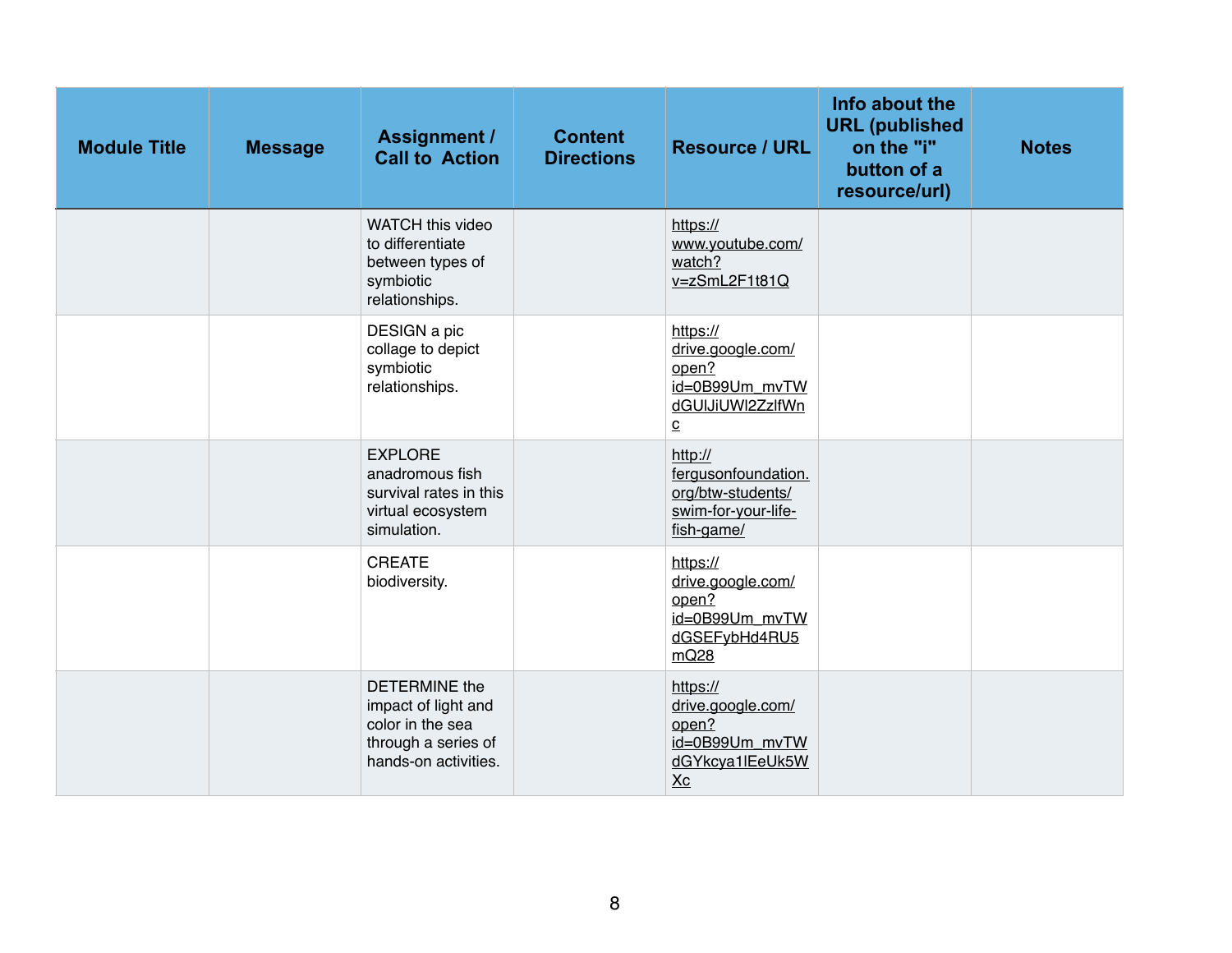| <b>Module Title</b>                   | <b>Message</b> | <b>Assignment /</b><br><b>Call to Action</b>                                                                                 | <b>Content</b><br><b>Directions</b> | <b>Resource / URL</b>                                                                               | Info about the<br><b>URL</b> (published<br>on the "i"<br>button of a<br>resource/url) | <b>Notes</b> |
|---------------------------------------|----------------|------------------------------------------------------------------------------------------------------------------------------|-------------------------------------|-----------------------------------------------------------------------------------------------------|---------------------------------------------------------------------------------------|--------------|
|                                       |                | WATCH the<br>webisode on<br>Symbiosis in the<br>Sea.                                                                         |                                     |                                                                                                     |                                                                                       |              |
|                                       |                | <b>COMPLETE this</b><br>study guide for the<br>Symbiosis in the<br>Sea webisode.                                             |                                     | https://<br>drive.google.com/<br>open?<br>id=0B99Um_mvTW<br>dGc1FFZXhlZzFKY<br>V <sub>k</sub>       |                                                                                       |              |
|                                       |                | QUIZ yourself on<br>symbiotic<br>relationships.                                                                              |                                     | http://<br>www.proprofs.com/<br>quiz-school/<br>story.php?<br>title=symbiotic-<br>relationship-quiz |                                                                                       |              |
| Recycling Matter through an Ecosystem |                |                                                                                                                              |                                     |                                                                                                     |                                                                                       |              |
|                                       | cycle).        | Students will describe how matter recycles through an ecosystem (e.e., water cycle, carbon cycle, oxygen cycle, and nitrogen |                                     |                                                                                                     |                                                                                       |              |
|                                       |                | READ the text on<br>Cycles CH 11 SEC<br>2.                                                                                   |                                     | https://<br>itunes.apple.com/<br>us/book/ck-12-<br>biology-interactive/<br>id574071922?<br>$mt=13$  |                                                                                       |              |
|                                       |                | WATCH the video<br>on global carbon<br>flow.                                                                                 |                                     | https://<br>www.youtube.com/<br>watch?<br>v=1o4ODWMZq5U                                             |                                                                                       |              |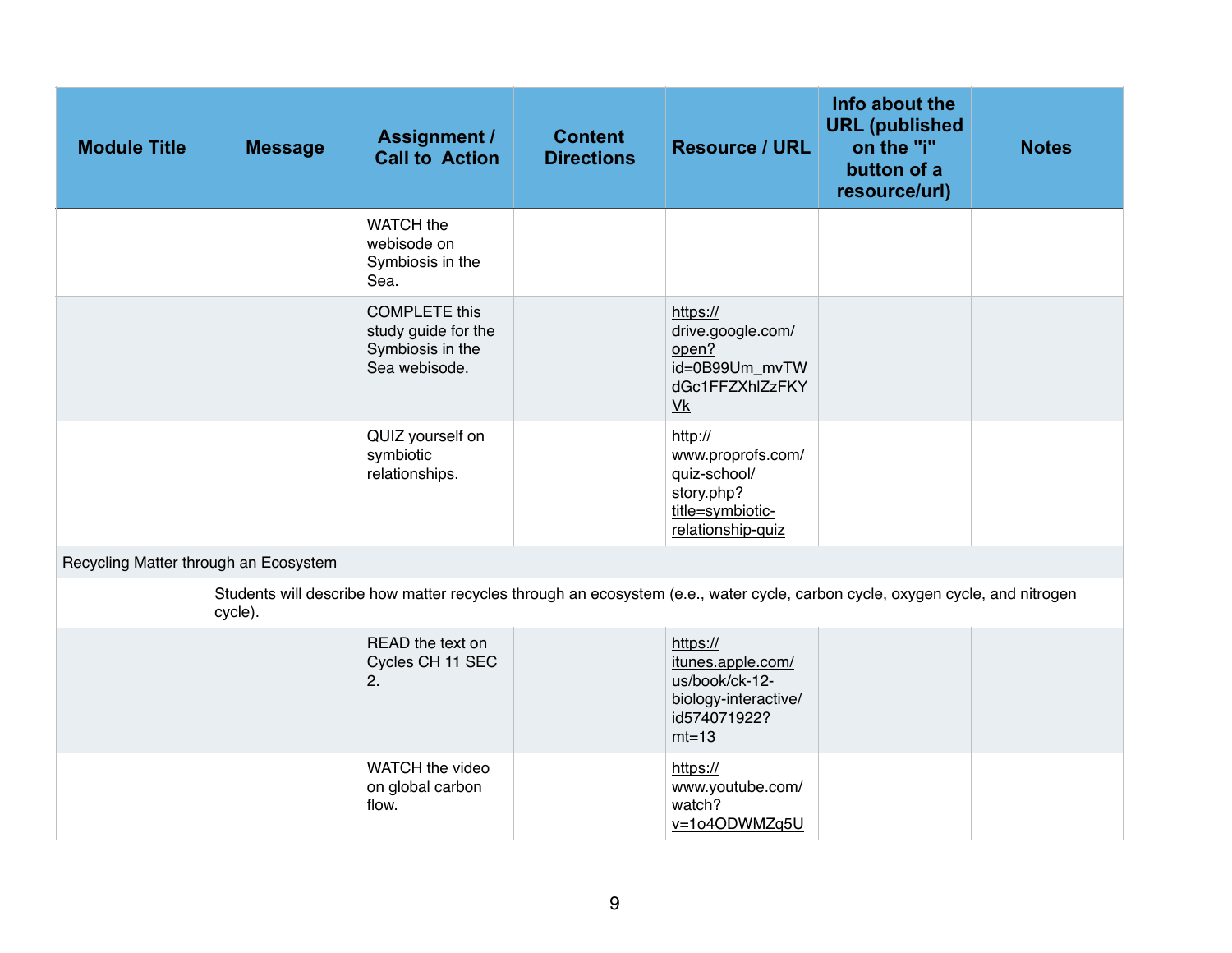| <b>Module Title</b> | <b>Message</b> | <b>Assignment /</b><br><b>Call to Action</b>                                             | <b>Content</b><br><b>Directions</b> | <b>Resource / URL</b>                                                                                                                             | Info about the<br><b>URL</b> (published<br>on the "i"<br>button of a<br>resource/url) | <b>Notes</b> |
|---------------------|----------------|------------------------------------------------------------------------------------------|-------------------------------------|---------------------------------------------------------------------------------------------------------------------------------------------------|---------------------------------------------------------------------------------------|--------------|
|                     |                | WATCH the video<br>describing the<br>hydrologic and<br>carbon cycles.                    |                                     | https://<br>www.khanacademy.<br>org/science/biology/<br>crash-course-bio-<br>ecology/crash-<br>course-ecology-2/v/<br>crash-course-<br>ecology-08 |                                                                                       |              |
|                     |                | WATCH the video<br>about how nitrogen<br>and phosphorous<br>cycle through the<br>system. |                                     | https://<br>www.youtube.com/<br>watch?v=leHy-<br>Y 8nRs                                                                                           |                                                                                       |              |
|                     |                | <b>IDENTIFY</b> the water<br>cycle.                                                      |                                     | http://<br>www.brainrush.com<br>/lesson/water-cycle                                                                                               |                                                                                       |              |
|                     |                | <b>REVIEW the water</b><br>cycle.                                                        |                                     | https://<br>drive.google.com/<br>open?<br>id=0B99Um_mvTW<br>dGVG15X2xsT0IYT<br>kk                                                                 |                                                                                       |              |
|                     |                | QUIZ yourself on<br>cycles of matter,<br>niches, and<br>symbiosis.                       |                                     | https://<br>www.quia.com/quiz/<br>4233200.html                                                                                                    |                                                                                       |              |
|                     |                | <b>INTERACT</b> with the<br>Water Cycle.                                                 |                                     | http://<br>fergusonfoundation.<br>org/hbf-kids-zone/<br>the-water-cycle/                                                                          |                                                                                       |              |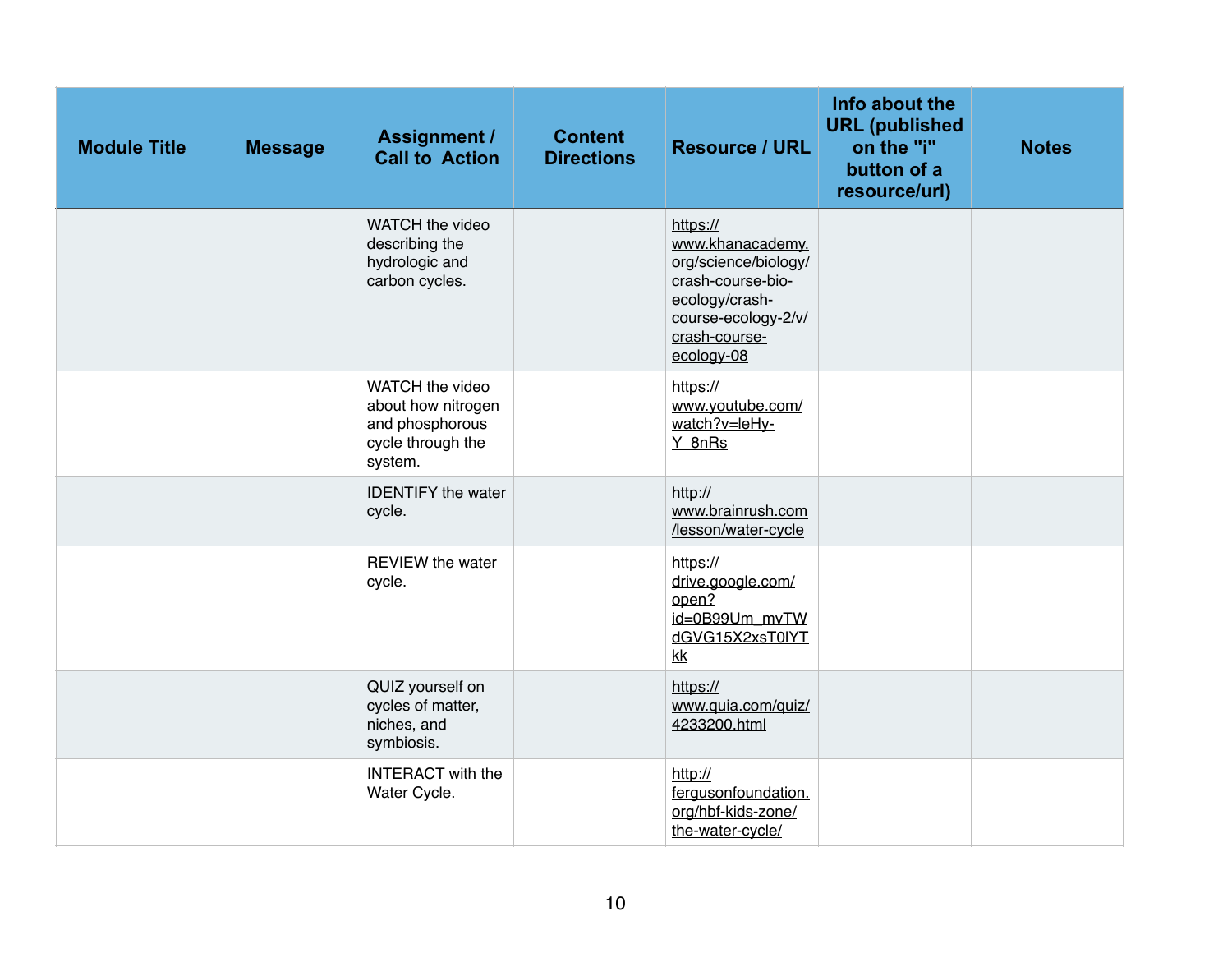| <b>Module Title</b>                                             | <b>Message</b>                           | <b>Assignment /</b><br><b>Call to Action</b>                                                                                  | <b>Content</b><br><b>Directions</b> | <b>Resource / URL</b>                                                                                                | Info about the<br><b>URL</b> (published<br>on the "i"<br>button of a<br>resource/url) | <b>Notes</b> |  |  |
|-----------------------------------------------------------------|------------------------------------------|-------------------------------------------------------------------------------------------------------------------------------|-------------------------------------|----------------------------------------------------------------------------------------------------------------------|---------------------------------------------------------------------------------------|--------------|--|--|
| Ecosystems Change in Response to Natural and Human Disturbances |                                          |                                                                                                                               |                                     |                                                                                                                      |                                                                                       |              |  |  |
|                                                                 | of nonnative species, pollution, fires). | Students will examine how ecosystems change in response to natural and human disturbances e.g., climate changes, introduction |                                     |                                                                                                                      |                                                                                       |              |  |  |
|                                                                 |                                          | <b>READ</b> the article<br>about the effects of<br>global warming on<br>insects.                                              |                                     | http://<br>www.nature.com/<br>scitable/blog/green-<br>science/<br>global_warming_fav<br>ors_lightcolored_ins<br>ects |                                                                                       |              |  |  |
|                                                                 |                                          | <b>EXPLORE</b> the<br>Mount St. Helens<br>Science and<br>Learning Center.                                                     |                                     | http://<br>www.mshslc.org/                                                                                           |                                                                                       |              |  |  |
|                                                                 |                                          | <b>RECORD</b> your<br>thoughts and<br>analysis on Mount<br>St. Helens and<br>ecological<br>succession.                        |                                     | https://<br>drive.google.com/<br>open?<br>id=0B99Um mvTW<br>dGZUICOTkzekxacl<br>k                                    |                                                                                       |              |  |  |
|                                                                 |                                          | <b>EXPLORE</b> changes<br>in wetlands over<br>time.                                                                           |                                     | https://<br>www.nps.gov/keaq/<br>learn/education/<br>changes-in-<br>wetlands-over-<br>time.htm                       |                                                                                       |              |  |  |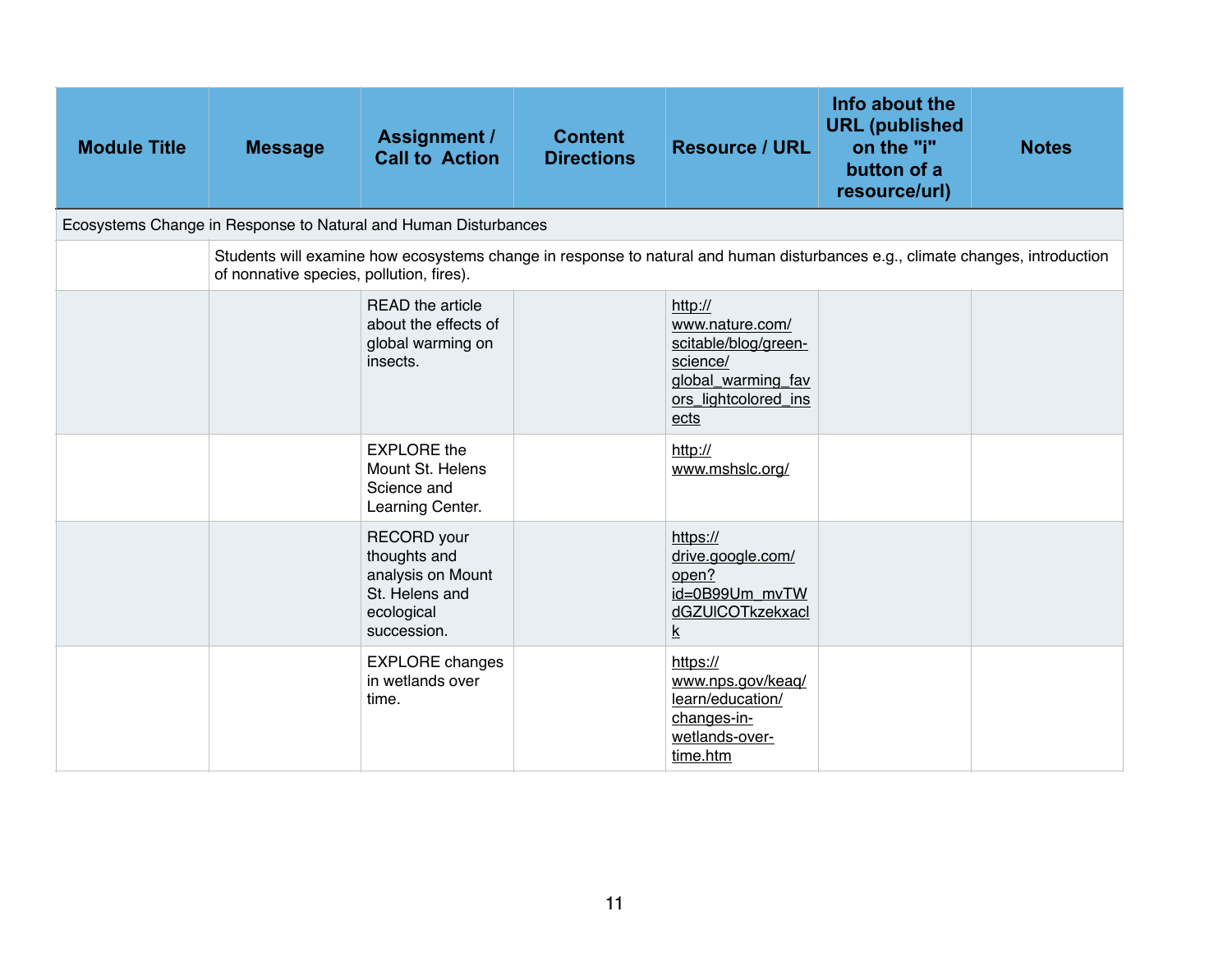| <b>Module Title</b>                             | <b>Message</b> | <b>Assignment /</b><br><b>Call to Action</b>                                                                   | <b>Content</b><br><b>Directions</b> | <b>Resource / URL</b>                                                                                                    | Info about the<br><b>URL</b> (published<br>on the "i"<br>button of a<br>resource/url) | <b>Notes</b> |  |  |
|-------------------------------------------------|----------------|----------------------------------------------------------------------------------------------------------------|-------------------------------------|--------------------------------------------------------------------------------------------------------------------------|---------------------------------------------------------------------------------------|--------------|--|--|
|                                                 |                | DEVELOP your<br>scientific<br>explanation of a<br>change in wetlands<br>from the prior<br>activity.            |                                     | https://<br>drive.google.com/<br>open?<br>id=0B99Um_mvTW<br>dGblN1akttQlpKVV<br>$\underline{\mathsf{U}}$                 |                                                                                       |              |  |  |
|                                                 |                | <b>INVESTIGATE</b> your<br>biological footprint.                                                               |                                     | http://<br>myfootprint.org/<br>subscription.php                                                                          |                                                                                       |              |  |  |
| How Limiting Factors Affect Population Dynamics |                |                                                                                                                |                                     |                                                                                                                          |                                                                                       |              |  |  |
|                                                 |                | Students will examine the effects of limiting factors on population dynamics and potential species extinction. |                                     |                                                                                                                          |                                                                                       |              |  |  |
|                                                 |                | READ the text on<br>Limiting Factors in<br>an Ecosystem CH<br>12 SEC 4.                                        |                                     | https://<br>itunes.apple.com/<br>us/book/ck-12-<br>biology-interactive/<br>id574071922?<br>$mt=13$                       |                                                                                       |              |  |  |
|                                                 |                | READ the article on<br>nutrient limitation<br>and algal blooms.                                                |                                     | http://<br>www.nytimes.com/<br>2013/07/06/world/<br>asia/huge-algae-<br>bloom-afflicts-<br>gingdao-<br>china.html? $r=1$ |                                                                                       |              |  |  |
|                                                 |                | <b>INVESTIGATE</b><br>limiting factors<br>affecting yellow<br>perch.                                           |                                     | http://<br>www.gov.mb.ca/<br>conservation/<br>sustain/limfac.pdf                                                         |                                                                                       |              |  |  |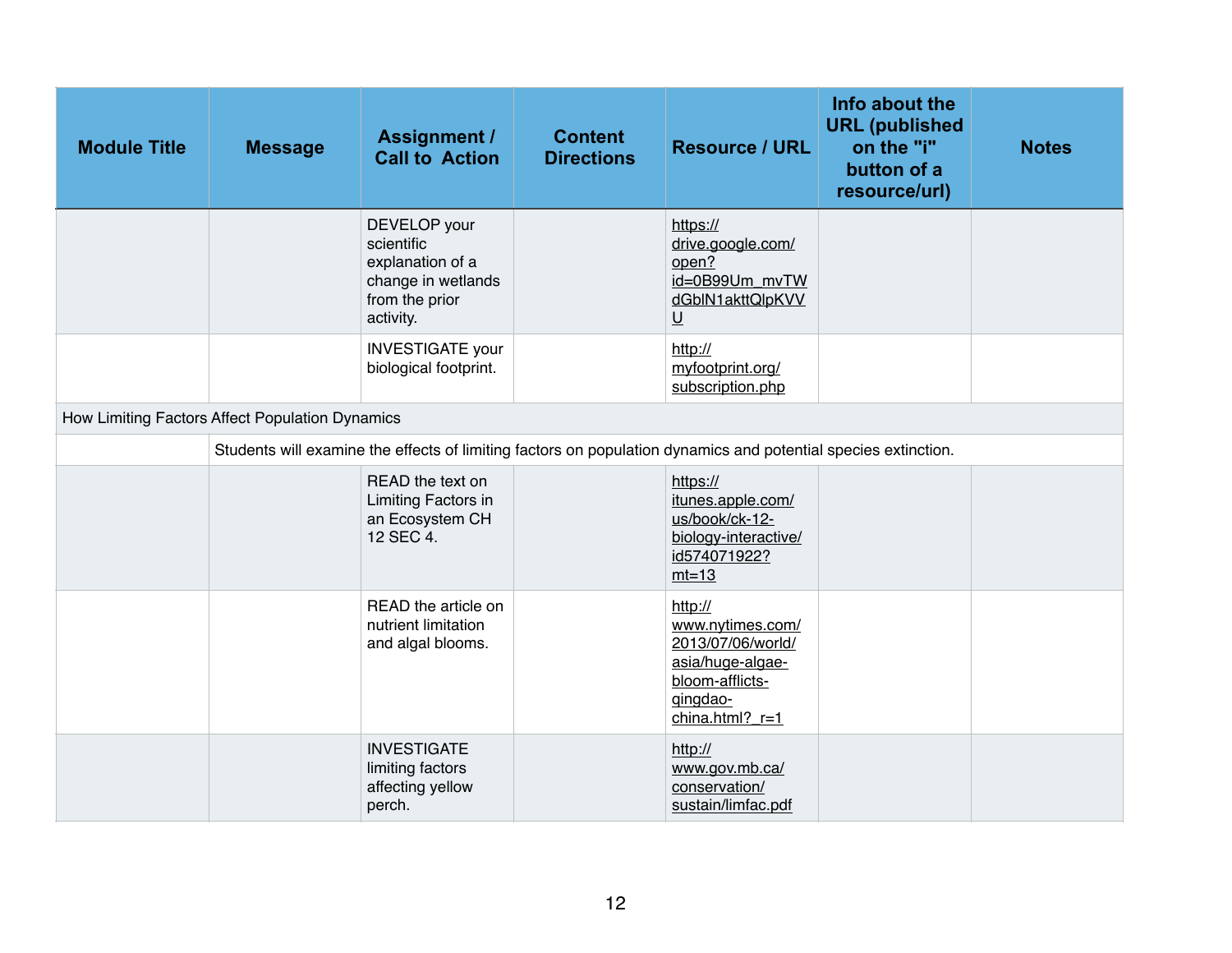| <b>Module Title</b>   | <b>Message</b> | <b>Assignment /</b><br><b>Call to Action</b>                                      | <b>Content</b><br><b>Directions</b> | <b>Resource / URL</b>                                                                                     | Info about the<br><b>URL</b> (published<br>on the "i"<br>button of a<br>resource/url) | <b>Notes</b> |
|-----------------------|----------------|-----------------------------------------------------------------------------------|-------------------------------------|-----------------------------------------------------------------------------------------------------------|---------------------------------------------------------------------------------------|--------------|
|                       |                | READ the article on<br>population limiting<br>factors and<br><b>EXAMINE</b> data. |                                     | http://<br>www.nature.com/<br>scitable/knowledge/<br>library/population-<br>limiting-<br>factors-17059572 |                                                                                       |              |
|                       |                | WATCH this video<br>on population<br>growth patterns.                             |                                     | https://<br>www.youtube.com/<br>watch?<br>v=OMtw0MpuoMU                                                   |                                                                                       |              |
|                       |                | ANALYZE and<br><b>GRAPH</b> population<br>data.                                   |                                     | https://<br>drive.google.com/<br>open?<br>id=0B99Um_mvTW<br>dGNGFGVDIIV09yc<br><b>TA</b>                  |                                                                                       |              |
|                       |                | QUIZ yourself on<br>ecological<br>succession and<br>populations.                  |                                     | https://<br>www.quia.com/quiz/<br>4233423.html                                                            |                                                                                       |              |
| <b>Review Ecology</b> |                |                                                                                   |                                     |                                                                                                           |                                                                                       |              |
|                       |                | Students will have the opportunity to review the section on ecology.              |                                     |                                                                                                           |                                                                                       |              |
|                       |                | <b>STUDY the Ecology</b><br>Review Guide.                                         |                                     | https://<br>drive.google.com/<br>open?<br>id=0B99Um_mvTW<br>dGQ3IKeTJxRzImS<br>$E_{\rm K}$                |                                                                                       |              |